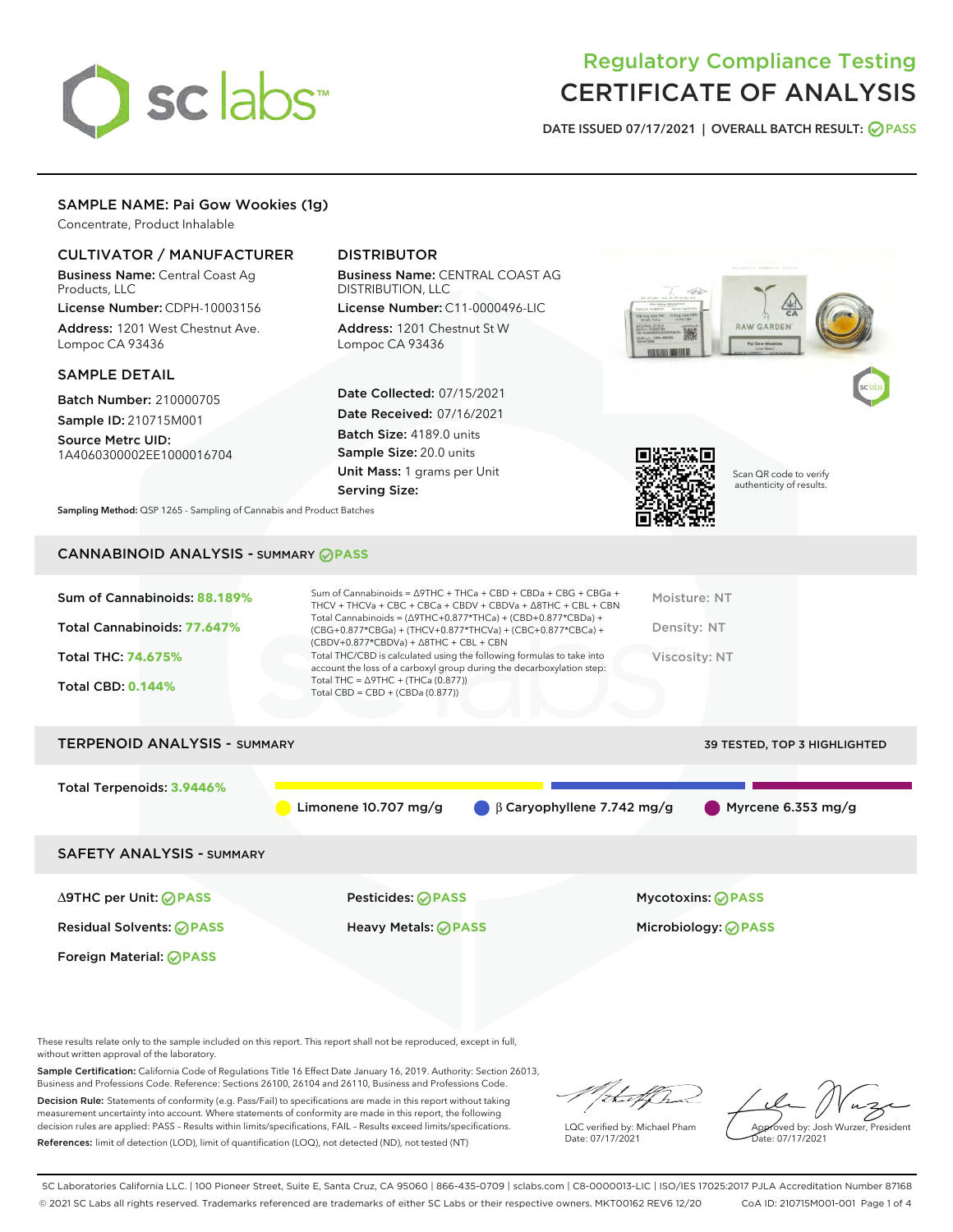



PAI GOW WOOKIES (1G) | DATE ISSUED 07/17/2021 | OVERALL BATCH RESULT: @ PASS

#### CANNABINOID TEST RESULTS - 07/17/2021 2 PASS

Tested by high-performance liquid chromatography with diode-array detection (HPLC-DAD). **Method:** QSP 1157 - Analysis of Cannabinoids by HPLC-DAD

#### TOTAL CANNABINOIDS: **77.647%** Total Cannabinoids (Total THC) + (Total CBD) +

(Total CBG) + (Total THCV) + (Total CBC) + (Total CBDV) + ∆8THC + CBL + CBN

TOTAL THC: **74.675%** Total THC (∆9THC+0.877\*THCa)

TOTAL CBD: **0.144%**

Total CBD (CBD+0.877\*CBDa)

TOTAL CBG: 1.75% Total CBG (CBG+0.877\*CBGa)

TOTAL THCV: 0.369% Total THCV (THCV+0.877\*THCVa)

TOTAL CBC: 0.709% Total CBC (CBC+0.877\*CBCa)

TOTAL CBDV: ND Total CBDV (CBDV+0.877\*CBDVa)

| <b>COMPOUND</b> | LOD/LOQ<br>(mg/g)          | <b>MEASUREMENT</b><br><b>UNCERTAINTY</b><br>(mg/g) | <b>RESULT</b><br>(mg/g) | <b>RESULT</b><br>(%) |
|-----------------|----------------------------|----------------------------------------------------|-------------------------|----------------------|
| <b>THCa</b>     | 0.05/0.14                  | ±21.221                                            | 825.73                  | 82.573               |
| Δ9THC           | 0.06 / 0.26                | ±0.777                                             | 22.58                   | 2.258                |
| <b>CBGa</b>     | 0.1 / 0.2                  | ±0.90                                              | 17.2                    | 1.72                 |
| <b>CBCa</b>     | 0.07/0.28                  | ±0.396                                             | 8.09                    | 0.809                |
| <b>THCVa</b>    | 0.07/0.20                  | ±0.201                                             | 4.21                    | 0.421                |
| <b>CBG</b>      | 0.06/0.19                  | ±0.096                                             | 2.44                    | 0.244                |
| <b>CBDa</b>     | 0.02/0.19                  | ±0.048                                             | 1.64                    | 0.164                |
| A8THC           | 0.1/0.4                    | N/A                                                | <b>ND</b>               | <b>ND</b>            |
| <b>THCV</b>     | 0.1/0.2                    | N/A                                                | <b>ND</b>               | <b>ND</b>            |
| <b>CBD</b>      | 0.07/0.29                  | N/A                                                | <b>ND</b>               | <b>ND</b>            |
| <b>CBDV</b>     | 0.04 / 0.15                | N/A                                                | <b>ND</b>               | <b>ND</b>            |
| <b>CBDVa</b>    | 0.03/0.53                  | N/A                                                | <b>ND</b>               | <b>ND</b>            |
| <b>CBL</b>      | 0.06 / 0.24                | N/A                                                | <b>ND</b>               | <b>ND</b>            |
| <b>CBN</b>      | 0.1/0.3                    | N/A                                                | <b>ND</b>               | <b>ND</b>            |
| <b>CBC</b>      | 0.2 / 0.5                  | N/A                                                | <b>ND</b>               | <b>ND</b>            |
|                 | <b>SUM OF CANNABINOIDS</b> |                                                    | 881.89 mg/g             | 88.189%              |

#### **UNIT MASS: 1 grams per Unit**

| ∆9THC per Unit                        | 1120 per-package limit     | 22.58 mg/unit<br><b>PASS</b> |  |
|---------------------------------------|----------------------------|------------------------------|--|
| <b>Total THC per Unit</b>             |                            | 746.75 mg/unit               |  |
| <b>CBD per Unit</b>                   |                            | <b>ND</b>                    |  |
| <b>Total CBD per Unit</b>             |                            | $1.44$ mg/unit               |  |
| Sum of Cannabinoids<br>per Unit       |                            | 881.89 mg/unit               |  |
| <b>Total Cannabinoids</b><br>per Unit |                            | 776.47 mg/unit               |  |
| <b>MOISTURE TEST RESULT</b>           | <b>DENSITY TEST RESULT</b> | <b>VISCOSITY TEST RESULT</b> |  |

Not Tested

Not Tested

Not Tested

#### TERPENOID TEST RESULTS - 07/17/2021

Terpene analysis utilizing gas chromatography-flame ionization detection (GC-FID). **Method:** QSP 1192 - Analysis of Terpenoids by GC-FID

| <b>COMPOUND</b>          | LOD/LOQ<br>(mg/g) | <b>MEASUREMENT</b><br><b>UNCERTAINTY</b><br>(mq/q) | <b>RESULT</b><br>(mg/g)                         | <b>RESULT</b><br>(%) |
|--------------------------|-------------------|----------------------------------------------------|-------------------------------------------------|----------------------|
| Limonene                 | 0.005 / 0.016     | ±0.1531                                            | 10.707                                          | 1.0707               |
| $\beta$ Caryophyllene    | 0.004 / 0.012     | ±0.2756                                            | 7.742                                           | 0.7742               |
| <b>Myrcene</b>           | 0.008 / 0.025     | ±0.0820                                            | 6.353                                           | 0.6353               |
| $\alpha$ Humulene        | 0.009/0.029       | ±0.0821                                            | 2.557                                           | 0.2557               |
| Linalool                 | 0.009 / 0.032     | ±0.0757                                            | 1.992                                           | 0.1992               |
| Fenchol                  | 0.010 / 0.034     | ±0.0673                                            | 1.738                                           | 0.1738               |
| Terpineol                | 0.016 / 0.055     | ±0.0991                                            | 1.614                                           | 0.1614               |
| $\beta$ Pinene           | 0.004 / 0.014     | ±0.0141                                            | 1.223                                           | 0.1223               |
| $trans-\beta$ -Farnesene | 0.008 / 0.025     | ±0.0343                                            | 0.966                                           | 0.0966               |
| Ocimene                  | 0.011 / 0.038     | ±0.0303                                            | 0.945                                           | 0.0945               |
| $\alpha$ Pinene          | 0.005 / 0.017     | ±0.0068                                            | 0.789                                           | 0.0789               |
| $\alpha$ Bisabolol       | 0.008 / 0.026     | ±0.0380                                            | 0.712                                           | 0.0712               |
| Terpinolene              | 0.008 / 0.026     | ±0.0117                                            | 0.570                                           | 0.0570               |
| <b>Borneol</b>           | 0.005 / 0.016     | ±0.0130                                            | 0.310                                           | 0.0310               |
| Caryophyllene<br>Oxide   | 0.010 / 0.033     | ±0.0116                                            | 0.253                                           | 0.0253               |
| Guaiol                   | 0.009 / 0.030     | ±0.0080                                            | 0.170                                           | 0.0170               |
| Nerolidol                | 0.009 / 0.028     | ±0.0089                                            | 0.141                                           | 0.0141               |
| Camphene                 | 0.005 / 0.015     | ±0.0015                                            | 0.134                                           | 0.0134               |
| $\alpha$ Cedrene         | 0.005 / 0.016     | ±0.0034                                            | 0.113                                           | 0.0113               |
| Valencene                | 0.009 / 0.030     | ±0.0077                                            | 0.112                                           | 0.0112               |
| Fenchone                 | 0.009 / 0.028     | ±0.0022                                            | 0.074                                           | 0.0074               |
| Citronellol              | 0.003 / 0.010     | ±0.0035                                            | 0.071                                           | 0.0071               |
| Sabinene Hydrate         | 0.006 / 0.022     | ±0.0026                                            | 0.067                                           | 0.0067               |
| Nerol                    | 0.003 / 0.011     | ±0.0015                                            | 0.034                                           | 0.0034               |
| $\gamma$ Terpinene       | 0.006 / 0.018     | ±0.0004                                            | 0.024                                           | 0.0024               |
| Eucalyptol               | 0.006 / 0.018     | ±0.0006                                            | 0.023                                           | 0.0023               |
| Isoborneol               | 0.004 / 0.012     | ±0.0005                                            | 0.012                                           | 0.0012               |
| Sabinene                 | 0.004 / 0.014     | N/A                                                | <loq< th=""><th><loq< th=""></loq<></th></loq<> | <loq< th=""></loq<>  |
| $\alpha$ Phellandrene    | 0.006 / 0.020     | N/A                                                | <loq< th=""><th><loq< th=""></loq<></th></loq<> | <loq< th=""></loq<>  |
| 3 Carene                 | 0.005 / 0.018     | N/A                                                | <loq< th=""><th><loq< th=""></loq<></th></loq<> | <loq< th=""></loq<>  |
| $\alpha$ Terpinene       | 0.005 / 0.017     | N/A                                                | <loq< th=""><th><loq< th=""></loq<></th></loq<> | <loq< th=""></loq<>  |
| p-Cymene                 | 0.005 / 0.016     | N/A                                                | <loq< th=""><th><loq< th=""></loq<></th></loq<> | <loq< th=""></loq<>  |
| (-)-Isopulegol           | 0.005 / 0.016     | N/A                                                | ND                                              | <b>ND</b>            |
| Camphor                  | 0.006 / 0.019     | N/A                                                | ND                                              | <b>ND</b>            |
| Menthol                  | 0.008 / 0.025     | N/A                                                | ND                                              | ND                   |
| R-(+)-Pulegone           | 0.003 / 0.011     | N/A                                                | ND                                              | ND                   |
| Geraniol                 | 0.002 / 0.007     | N/A                                                | ND                                              | <b>ND</b>            |
| <b>Geranyl Acetate</b>   | 0.004 / 0.014     | N/A                                                | ND                                              | ND                   |
| Cedrol                   | 0.008 / 0.027     | N/A                                                | ND                                              | ND                   |
| <b>TOTAL TERPENOIDS</b>  |                   |                                                    | 39.446 mg/g                                     | 3.9446%              |

SC Laboratories California LLC. | 100 Pioneer Street, Suite E, Santa Cruz, CA 95060 | 866-435-0709 | sclabs.com | C8-0000013-LIC | ISO/IES 17025:2017 PJLA Accreditation Number 87168 © 2021 SC Labs all rights reserved. Trademarks referenced are trademarks of either SC Labs or their respective owners. MKT00162 REV6 12/20 CoA ID: 210715M001-001 Page 2 of 4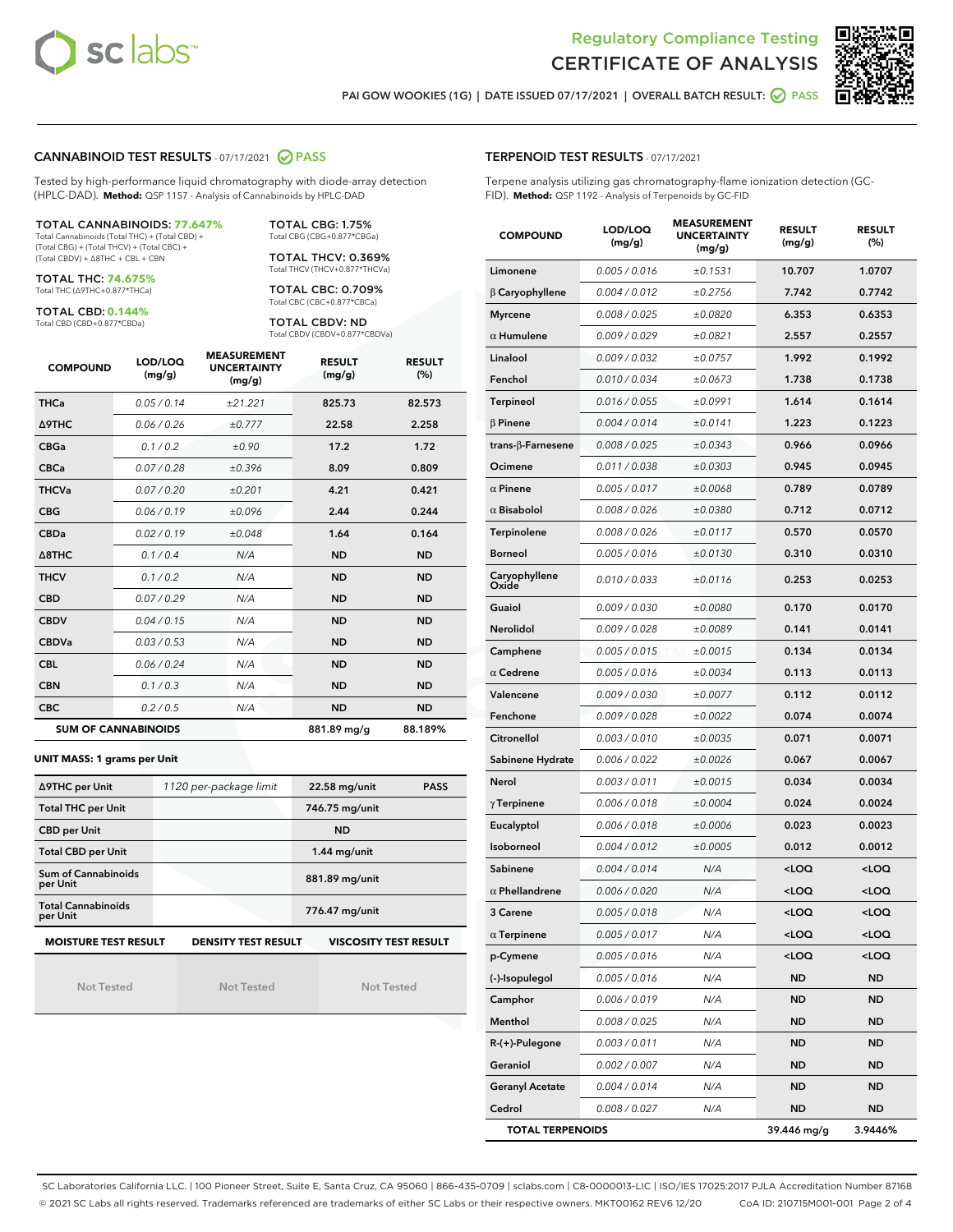



PAI GOW WOOKIES (1G) | DATE ISSUED 07/17/2021 | OVERALL BATCH RESULT: @ PASS

### CATEGORY 1 PESTICIDE TEST RESULTS - 07/17/2021 2 PASS

Pesticide and plant growth regulator analysis utilizing high-performance liquid chromatography-mass spectrometry (HPLC-MS) or gas chromatography-mass spectrometry (GC-MS). \*GC-MS utilized where indicated. **Method:** QSP 1212 - Analysis of Pesticides and Mycotoxins by LC-MS or QSP 1213 - Analysis of Pesticides by GC-MS

| <b>COMPOUND</b>             | LOD/LOQ<br>$(\mu g/g)$ | <b>ACTION</b><br><b>LIMIT</b><br>$(\mu g/g)$ | <b>MEASUREMENT</b><br><b>UNCERTAINTY</b><br>$(\mu g/g)$ | <b>RESULT</b><br>$(\mu g/g)$ | <b>RESULT</b> |
|-----------------------------|------------------------|----------------------------------------------|---------------------------------------------------------|------------------------------|---------------|
| Aldicarb                    | 0.03/0.08              | $>$ LOD                                      | N/A                                                     | <b>ND</b>                    | <b>PASS</b>   |
| Carbofuran                  | 0.02 / 0.05            | $\ge$ LOD                                    | N/A                                                     | <b>ND</b>                    | <b>PASS</b>   |
| Chlordane*                  | 0.03 / 0.08            | $\ge$ LOD                                    | N/A                                                     | <b>ND</b>                    | <b>PASS</b>   |
| Chlorfenapyr*               | 0.03/0.10              | $\ge$ LOD                                    | N/A                                                     | <b>ND</b>                    | <b>PASS</b>   |
| Chlorpyrifos                | 0.02 / 0.06            | $\ge$ LOD                                    | N/A                                                     | <b>ND</b>                    | <b>PASS</b>   |
| Coumaphos                   | 0.02 / 0.07            | $\ge$ LOD                                    | N/A                                                     | <b>ND</b>                    | <b>PASS</b>   |
| Daminozide                  | 0.02/0.07              | $>$ LOD                                      | N/A                                                     | <b>ND</b>                    | <b>PASS</b>   |
| <b>DDVP</b><br>(Dichlorvos) | 0.03/0.09              | $\ge$ LOD                                    | N/A                                                     | <b>ND</b>                    | <b>PASS</b>   |
| <b>Dimethoate</b>           | 0.03/0.08              | $\ge$ LOD                                    | N/A                                                     | <b>ND</b>                    | <b>PASS</b>   |
| Ethoprop(hos)               | 0.03/0.10              | $\ge$ LOD                                    | N/A                                                     | <b>ND</b>                    | <b>PASS</b>   |
| Etofenprox                  | 0.02 / 0.06            | $\ge$ LOD                                    | N/A                                                     | <b>ND</b>                    | <b>PASS</b>   |
| Fenoxycarb                  | 0.03/0.08              | $\ge$ LOD                                    | N/A                                                     | <b>ND</b>                    | <b>PASS</b>   |
| Fipronil                    | 0.03/0.08              | $\ge$ LOD                                    | N/A                                                     | <b>ND</b>                    | <b>PASS</b>   |
| Imazalil                    | 0.02 / 0.06            | $>$ LOD                                      | N/A                                                     | <b>ND</b>                    | <b>PASS</b>   |
| Methiocarb                  | 0.02 / 0.07            | $>$ LOD                                      | N/A                                                     | <b>ND</b>                    | <b>PASS</b>   |
| Methyl<br>parathion         | 0.03/0.10              | $>$ LOD                                      | N/A                                                     | <b>ND</b>                    | <b>PASS</b>   |
| <b>Mevinphos</b>            | 0.03/0.09              | $\ge$ LOD                                    | N/A                                                     | <b>ND</b>                    | <b>PASS</b>   |
| Paclobutrazol               | 0.02 / 0.05            | $>$ LOD                                      | N/A                                                     | <b>ND</b>                    | <b>PASS</b>   |
| Propoxur                    | 0.03/0.09              | $\ge$ LOD                                    | N/A                                                     | <b>ND</b>                    | <b>PASS</b>   |
| Spiroxamine                 | 0.03 / 0.08            | $\ge$ LOD                                    | N/A                                                     | <b>ND</b>                    | <b>PASS</b>   |
| Thiacloprid                 | 0.03/0.10              | $\ge$ LOD                                    | N/A                                                     | <b>ND</b>                    | <b>PASS</b>   |

#### CATEGORY 2 PESTICIDE TEST RESULTS - 07/17/2021 @ PASS

| <b>COMPOUND</b>          | LOD/LOO<br>$(\mu g/g)$ | <b>ACTION</b><br>LIMIT<br>$(\mu g/g)$ | <b>MEASUREMENT</b><br><b>UNCERTAINTY</b><br>$(\mu g/g)$ | <b>RESULT</b><br>$(\mu g/g)$ | <b>RESULT</b> |  |
|--------------------------|------------------------|---------------------------------------|---------------------------------------------------------|------------------------------|---------------|--|
| Abamectin                | 0.03/0.10              | 0.1                                   | N/A                                                     | <b>ND</b>                    | <b>PASS</b>   |  |
| Acephate                 | 0.02/0.07              | 0.1                                   | N/A                                                     | <b>ND</b>                    | <b>PASS</b>   |  |
| Acequinocyl              | 0.02/0.07              | 0.1                                   | N/A                                                     | <b>ND</b>                    | <b>PASS</b>   |  |
| Acetamiprid              | 0.02 / 0.05            | 0.1                                   | N/A                                                     | <b>ND</b>                    | <b>PASS</b>   |  |
| Azoxystrobin             | 0.02/0.07              | 0.1                                   | N/A                                                     | <b>ND</b>                    | <b>PASS</b>   |  |
| <b>Bifenazate</b>        | 0.01 / 0.04            | 0.1                                   | N/A                                                     | <b>ND</b>                    | <b>PASS</b>   |  |
| <b>Bifenthrin</b>        | 0.02 / 0.05            | 3                                     | N/A                                                     | <b>ND</b>                    | <b>PASS</b>   |  |
| <b>Boscalid</b>          | 0.03/0.09              | 0.1                                   | N/A                                                     | <b>ND</b>                    | <b>PASS</b>   |  |
| Captan                   | 0.19/0.57              | 0.7                                   | N/A                                                     | <b>ND</b>                    | <b>PASS</b>   |  |
| Carbaryl                 | 0.02/0.06              | 0.5                                   | N/A                                                     | <b>ND</b>                    | <b>PASS</b>   |  |
| Chlorantranilip-<br>role | 0.04/0.12              | 10                                    | N/A                                                     | <b>ND</b>                    | <b>PASS</b>   |  |
| Clofentezine             | 0.03/0.09              | 0.1                                   | N/A                                                     | <b>ND</b>                    | <b>PASS</b>   |  |

| <b>COMPOUND</b>               | LOD/LOQ<br>(µg/g) | <b>ACTION</b><br>LIMIT<br>$(\mu g/g)$ | <b>MEASUREMENT</b><br><b>UNCERTAINTY</b><br>$(\mu g/g)$ | <b>RESULT</b><br>(µg/g) | <b>RESULT</b> |
|-------------------------------|-------------------|---------------------------------------|---------------------------------------------------------|-------------------------|---------------|
| Cyfluthrin                    | 0.12 / 0.38       | $\overline{2}$                        | N/A                                                     | <b>ND</b>               | <b>PASS</b>   |
| Cypermethrin                  | 0.11 / 0.32       | 1                                     | N/A                                                     | <b>ND</b>               | <b>PASS</b>   |
| Diazinon                      | 0.02 / 0.05       | 0.1                                   | N/A                                                     | <b>ND</b>               | <b>PASS</b>   |
| Dimethomorph                  | 0.03/0.09         | $\overline{2}$                        | N/A                                                     | <b>ND</b>               | <b>PASS</b>   |
| Etoxazole                     | 0.02 / 0.06       | 0.1                                   | N/A                                                     | <b>ND</b>               | <b>PASS</b>   |
| Fenhexamid                    | 0.03 / 0.09       | 0.1                                   | N/A                                                     | <b>ND</b>               | <b>PASS</b>   |
| Fenpyroximate                 | 0.02 / 0.06       | 0.1                                   | N/A                                                     | <b>ND</b>               | <b>PASS</b>   |
| <b>Flonicamid</b>             | 0.03 / 0.10       | 0.1                                   | N/A                                                     | <b>ND</b>               | <b>PASS</b>   |
| Fludioxonil                   | 0.03 / 0.10       | 0.1                                   | N/A                                                     | <b>ND</b>               | <b>PASS</b>   |
| Hexythiazox                   | 0.02 / 0.07       | 0.1                                   | N/A                                                     | <b>ND</b>               | <b>PASS</b>   |
| Imidacloprid                  | 0.04 / 0.11       | 5                                     | N/A                                                     | <b>ND</b>               | <b>PASS</b>   |
| Kresoxim-methyl               | 0.02 / 0.07       | 0.1                                   | N/A                                                     | <b>ND</b>               | <b>PASS</b>   |
| Malathion                     | 0.03 / 0.09       | 0.5                                   | N/A                                                     | <b>ND</b>               | <b>PASS</b>   |
| Metalaxyl                     | 0.02 / 0.07       | $\overline{c}$                        | N/A                                                     | <b>ND</b>               | <b>PASS</b>   |
| Methomyl                      | 0.03 / 0.10       | $\mathcal{I}$                         | N/A                                                     | <b>ND</b>               | <b>PASS</b>   |
| Myclobutanil                  | 0.03/0.09         | 0.1                                   | N/A                                                     | <b>ND</b>               | <b>PASS</b>   |
| Naled                         | 0.02 / 0.07       | 0.1                                   | N/A                                                     | ND                      | <b>PASS</b>   |
| Oxamyl                        | 0.04 / 0.11       | 0.5                                   | N/A                                                     | <b>ND</b>               | <b>PASS</b>   |
| Pentachloronitro-<br>benzene* | 0.03 / 0.09       | 0.1                                   | N/A                                                     | <b>ND</b>               | <b>PASS</b>   |
| Permethrin                    | 0.04/0.12         | 0.5                                   | N/A                                                     | <b>ND</b>               | <b>PASS</b>   |
| Phosmet                       | 0.03 / 0.10       | 0.1                                   | N/A                                                     | <b>ND</b>               | <b>PASS</b>   |
| Piperonylbu-<br>toxide        | 0.02 / 0.07       | 3                                     | N/A                                                     | <b>ND</b>               | <b>PASS</b>   |
| Prallethrin                   | 0.03 / 0.08       | 0.1                                   | N/A                                                     | <b>ND</b>               | <b>PASS</b>   |
| Propiconazole                 | 0.02 / 0.07       | 0.1                                   | N/A                                                     | <b>ND</b>               | <b>PASS</b>   |
| Pyrethrins                    | 0.04 / 0.12       | 0.5                                   | N/A                                                     | <b>ND</b>               | <b>PASS</b>   |
| Pyridaben                     | 0.02 / 0.07       | 0.1                                   | N/A                                                     | <b>ND</b>               | <b>PASS</b>   |
| Spinetoram                    | 0.02 / 0.07       | 0.1                                   | N/A                                                     | ND                      | <b>PASS</b>   |
| Spinosad                      | 0.02 / 0.07       | 0.1                                   | N/A                                                     | <b>ND</b>               | <b>PASS</b>   |
| Spiromesifen                  | 0.02 / 0.05       | 0.1                                   | N/A                                                     | <b>ND</b>               | <b>PASS</b>   |
| Spirotetramat                 | 0.02 / 0.06       | 0.1                                   | N/A                                                     | <b>ND</b>               | <b>PASS</b>   |
| Tebuconazole                  | 0.02 / 0.07       | 0.1                                   | N/A                                                     | <b>ND</b>               | <b>PASS</b>   |
| Thiamethoxam                  | 0.03 / 0.10       | 5                                     | N/A                                                     | <b>ND</b>               | <b>PASS</b>   |
| Trifloxystrobin               | 0.03 / 0.08       | 0.1                                   | N/A                                                     | <b>ND</b>               | <b>PASS</b>   |

SC Laboratories California LLC. | 100 Pioneer Street, Suite E, Santa Cruz, CA 95060 | 866-435-0709 | sclabs.com | C8-0000013-LIC | ISO/IES 17025:2017 PJLA Accreditation Number 87168 © 2021 SC Labs all rights reserved. Trademarks referenced are trademarks of either SC Labs or their respective owners. MKT00162 REV6 12/20 CoA ID: 210715M001-001 Page 3 of 4